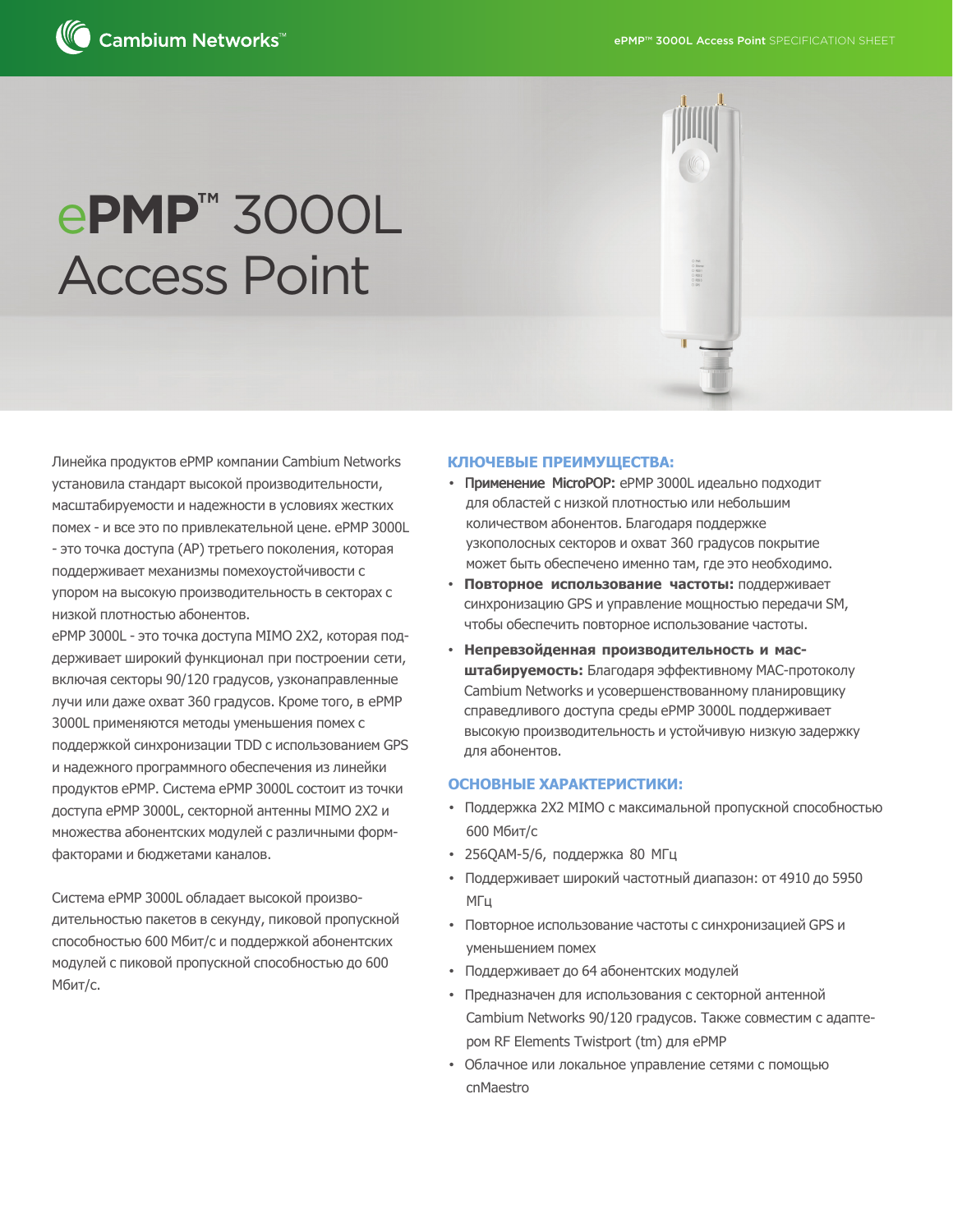## SPECIFICATIONS

| <b>PRODUCT</b>                                      |                                                                                                                                                                           |
|-----------------------------------------------------|---------------------------------------------------------------------------------------------------------------------------------------------------------------------------|
| Model/Part #                                        | See table below for full set of Model and Part Numbers                                                                                                                    |
| <b>SPECTRUM</b>                                     |                                                                                                                                                                           |
| Channel Spacing                                     | Configurable on 5 MHz increments                                                                                                                                          |
| Frequency Range                                     | 4910 - 5970 MHz (exact frequencies as allowed by local regulations))                                                                                                      |
| Channel Width                                       | 20   40   80 MHz                                                                                                                                                          |
| <b>INTERFACE</b>                                    |                                                                                                                                                                           |
| MAC (Media Access Control) Layer                    | Cambium Proprietary                                                                                                                                                       |
| Physical Layer                                      | 2X2 MIMO/OFDM                                                                                                                                                             |
| Ethernet Interfaced                                 | 100/1000BaseT, rate auto negotiated                                                                                                                                       |
| Powering Methods Supported                          | 29 V Cambium POE (included)                                                                                                                                               |
| Protocols Used                                      | IPv4/IPV6, UDP, TCP, IP, ICMP, SNMPv2c, HTTPS, STP, SSH, IGMP Snooping                                                                                                    |
| Network Management                                  | HTTPS, SNMPv2c, SSH                                                                                                                                                       |
| <b>VLAN</b>                                         | 802.10 with 802.1p priority                                                                                                                                               |
| <b>PERFORMANCE</b>                                  |                                                                                                                                                                           |
| ARQ                                                 | Yes                                                                                                                                                                       |
| Nominal Receive Sensitivity (w/FEC) @20 MHz Channel | $MCSO = -89$ dBm to MCS8 (256 QAM-3/4) = -66 dBm (per chain)                                                                                                              |
| Nominal Receive Sensitivity (w/FEC) @40 MHz Channel | $MCSO = -87$ dBm to MCS9 (256QAM-5/6) = $-64$ dBm (per chain)                                                                                                             |
| Nominal Receive Sensitivity (w/FEC) @80 MHz Channel | $MCSO = -84$ dBm to MCS9 (256QAM-5/6) = -59 dBm (per chain)                                                                                                               |
| Modulation Levels (Adaptive)                        | MCSO (BPSK) to MCS 9 (256 QAM 5/6)                                                                                                                                        |
| <b>GPS Synchronization</b>                          | Yes, via Internal GPS or Cambium Sync<br>(Internal GPS receiver also contains a patch antenna and can be used without the external puck antenna)                          |
| Quality of Service                                  | Three level priority (Voice, High, Low) with packet classification by DSCP, COS, VLAN ID, IP & MAC Address, Broadcast,<br>Multicast and Station Priority, MIR/CIR support |
| <b>LINK BUDGET</b>                                  |                                                                                                                                                                           |
| Antenna                                             | 90/120 Degree 2X2 Sector Antenna (C050900D021B) Available                                                                                                                 |
| Transmit Power Range                                | 0 to +29 dBm (combined, to regional EIRP limit) (1 dB interval)                                                                                                           |
| <b>PHYSICAL</b>                                     |                                                                                                                                                                           |
| Sector Antenna Connection                           | 2 x 50 ohm, RP (Reverse Polarity) SMA<br>Also compatible with RF Elements Twistport™ Adaptor for ePMP                                                                     |
| <b>GPS Antenna Connection</b>                       | 1 x 50 ohm, RP (Reverse Polarity) SMA; Optional external GPS Puck Antenna avaialble model N000900L030A                                                                    |
| Surge Suppression                                   | 1 Joule Integrated. C000000L065A - 30V Gigabit surge suppressor recommended for optimal surge protection                                                                  |
| Environmental                                       | IP67                                                                                                                                                                      |
| Temperature                                         | -22°F to +140°F (-30°C to +60°C)                                                                                                                                          |
| Power Consumption                                   | 12 Watts                                                                                                                                                                  |
| Input Voltage                                       | 30 Volts Nominal (14V to 30V Range)                                                                                                                                       |
| Weight                                              | 0.7 kg (1.5 lbs) without brackets                                                                                                                                         |
| Dimensions (L x W x H)                              | 22.2 x 12.4 x 4.5 cm (8.75 x 4.9 x 1.75 in) without brackets                                                                                                              |